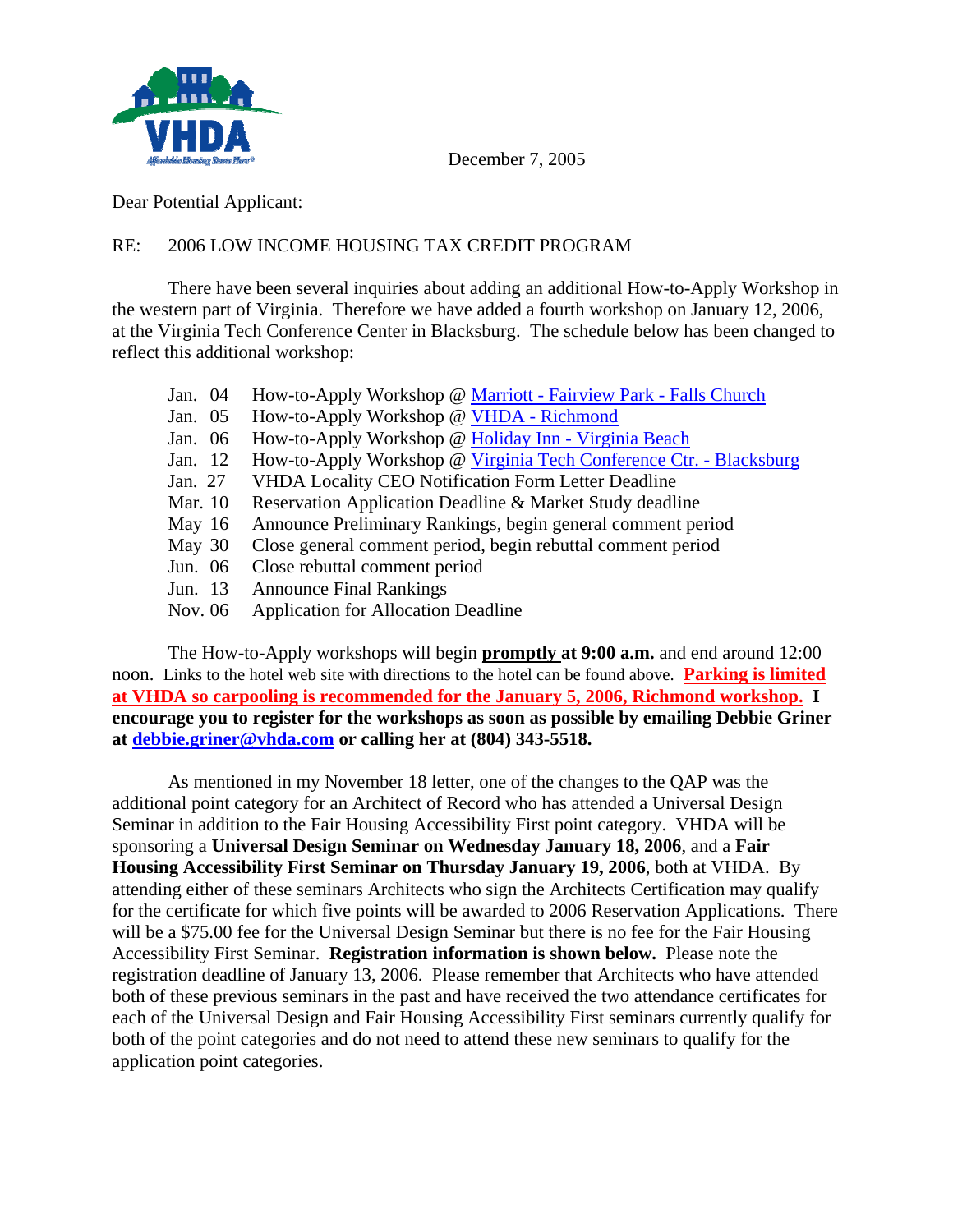2006 Low Income Housing Tax Credit Program December 7, 2005 Page 2

 Karl Bren is coordinating a presentation on procedures and requirements for EarthCraft certification following the four How-to-Apply workshops beginning approximately 1:00 PM. Please also notify Debbie Griner at **debbie.griner@vhda.com** or call her at (804) 343-5518 if **you are planning to remain for this presentation.**

 We look forward to working with you next year. If you have any tax credit questions, please call me at (804) 343-5786 or email me at jim.chandler@vhda.com.

Sincerely,

 James M. Chandler Director of Low Income Housing Tax Credit Programs

JMC/dlg Enclosures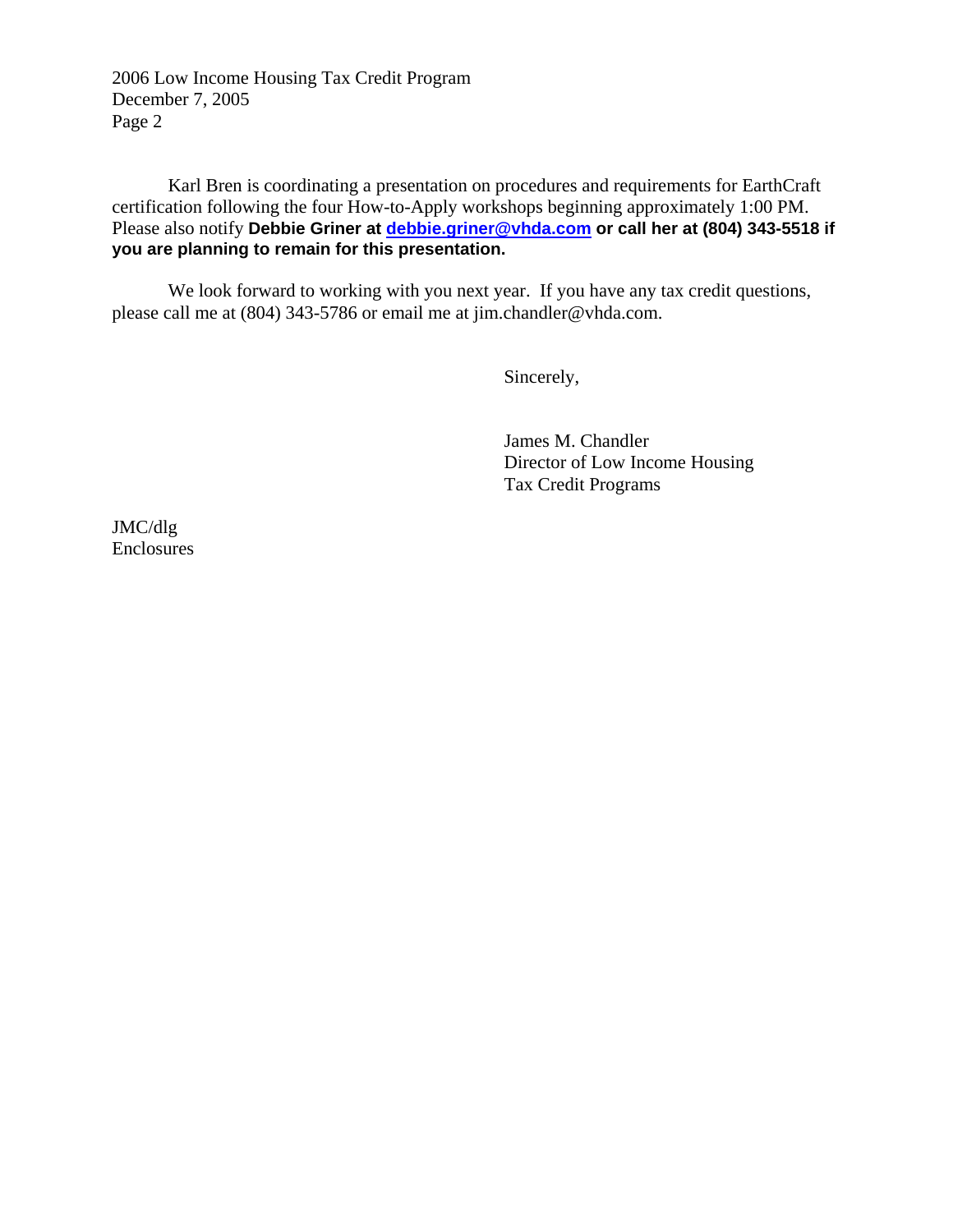



# **"Going Beyond Accessibility To Universal Design." January 18, 2006 and "Fair Housing Accessibility First" January 19, 2006**

The Virginia Housing Development Authority is planning a one-day seminar on Universal Design and creating accessible spaces on January 18, 2006 from 8:30 am until 4:00 pm and a half-day seminar on Fair Housing Accessibility First on January 19, 2006 from 8:30 am till 12:00 pm at VHDA in Richmond, VA.

"VHDA is a Registered Provider with The American Institute of Architects Continuing Education Systems. Credit earned on completion of this program will be reported to CES Records for AIA members. Certificates of Completion for non-AIA members available on request"

This program is registered with the AIA/CES for continuing professional education. As such, it does not include content that may be deemed or construed to be an approval or endorsement by the AIA of any material of construction or any method or manner of handling, using, distributing, or dealing in any material or product. Questions related to specific materials, methods, and services will be addressed at the conclusion of this presentation.

The value of adapting and building accessible homes and apartments should be an investment that is important to us personally and corporately.

Therefore, we are inviting you to attend our one-day seminar titled **"Going Beyond Accessibility To Universal Design.**" The daylong event should be especially valuable to design professionals, developers, builders, planning, zoning and building officials, bankers, loan officers, engineers, rehab specialists, homeowners and others involved in the built environment process.

Our keynote speaker will be **Dick Duncan, Director of Training for the Center for Universal Design at North Carolina State University**, Mr. Duncan will define and discuss universal design and provide us with the latest innovations in universal design and the building environment. He will emphasize how universal design benefits entire families and share information on livable communities.

**Ray Pentecost III, DrPH., Vice President, Director of Healthcare Architecture with Clark Nexsen Architecture & Engineering**, **Design for the Aging and People with Disabilities,** Dr. Pentecost has a longstanding interest in and commitment to design for aging and people with disabilities. This presentation is not a cookbook on design about a way of thinking, but an empowerment of the audience to assess the home for aging and people with disabilities.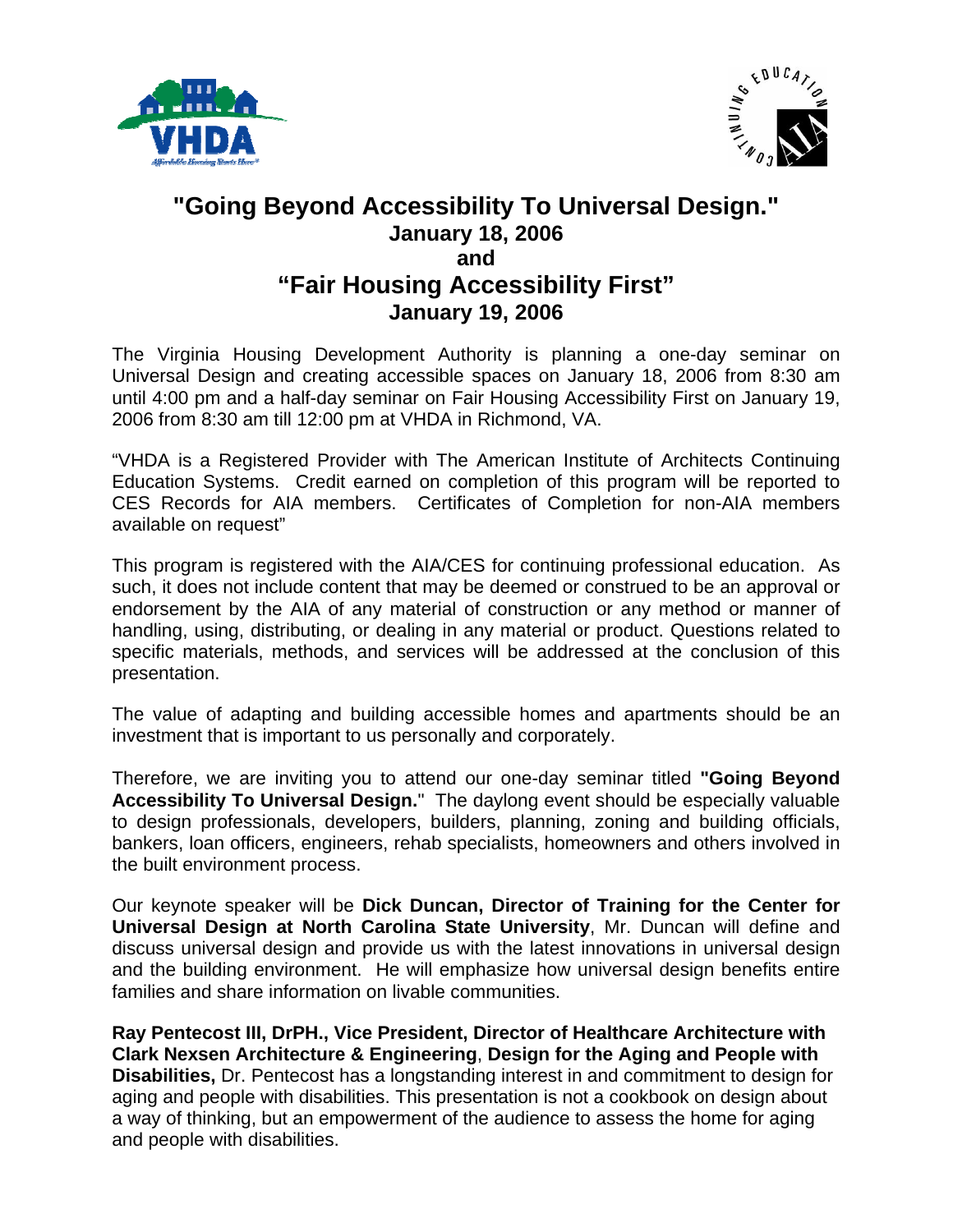**William E. Fuller, Ph.D***.,* **Senior Community Housing Officer, VHDA, and Member of the Virginia Disability Housing Work Group***,* Dr. Fuller will give the latest information on financial incentives and resources available to homeowners and developers interested in using universal design to achieve greater accessibility for all people.

**The day and a half long seminar will allow for Architect's of Record who attend the seminar (An Architect that completes and signs the tax credit Architect's Certification) to meet the criteria for extra points on the Qualified Allocation Plan for Virginia's Low Income Housing Tax Credit application process with VHDA**.

**A total of 4.0 AIA/CES HSW Learning Units will also be issued to Architects attending the seminar.** 

**For the "Going Beyond Accessibility To Universal Design." Online registration is available at www.accessva.org or www.vhda.com Note that the deadline for registration is Friday, January 13, 2006.** 

Should you have questions regarding the "Going Beyond Accessibility To Universal Design." after looking at the program or the enclosed registration form, you may call me at 804-343-5512 or email me at gail.braham@vhda.com. We look forward to seeing you on January 18, 2006.

## **Fair Housing Accessibility First Seminar January 19, 2006**

Architects who sign the Architects Certification may qualify for the certificate for which five points will be awarded to 2006 Reservation Applications. Architects who have attended both of these previous seminars in the past and have received the two attendance certificates for each of the Universal Design and Fair Housing Accessibility First seminars currently qualify for both of the point categories and do not need to attend these new seminars to qualify for the application point categories.

**William E. Fuller, Ph.D***.,* **Senior Community Housing Officer, VHDA, and Member of the Virginia Disability Housing Work Group***,* Dr. Fuller will give an overview of the Fair Housing Accessibility requirements.

For more information or to reserve a seat, regarding the "Fair Housing Accessibility First" please contact Debbie Griner at debbie.griner@vhda.com or (804) 343-5518.

### **Due to limited seating, we suggest that you register early .**

Sincerely yours,

# Gail Marie Braham

Gail Marie Braham, Community Outreach Program Coordinator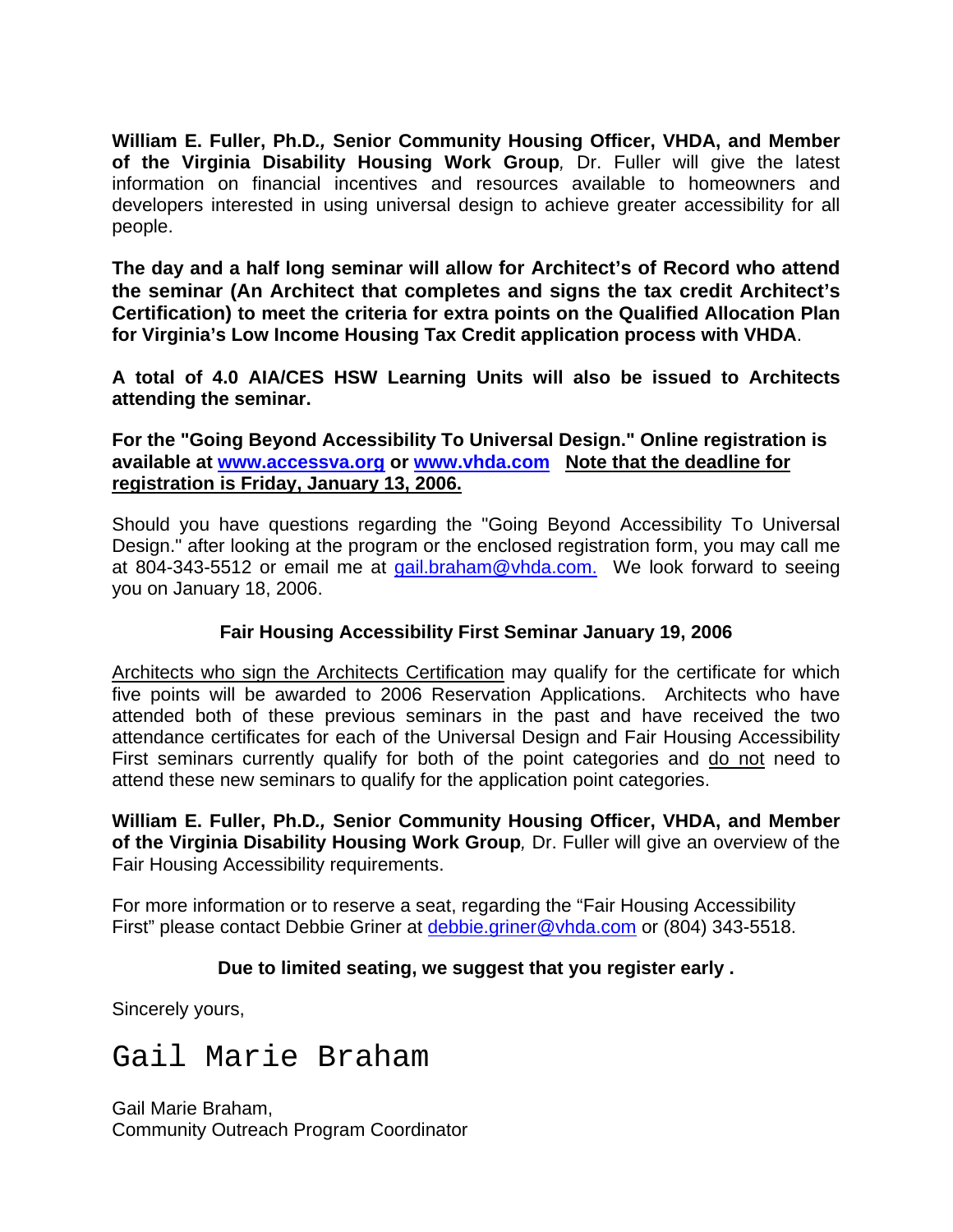## **CONFERENCE REGISTRATION FORM**

## *'GOING BEYOND ACCESSIBILITY TO UNIVERSAL DESIGN"*

Principles and Applications of Accessibility and Universal Design for Single and Multi-Family Uses

### **Registration Deadline is January 13, 2006**

*Copies of form may be made for other interested participants. Please print and return registration form by regular mail with \$75 payment to: (Sorry no credit cards accepted)* 

**Payments must be received before the conference:** 

*To reserve your space early, e-mail or fax registration form and mail the original with a check made out to VHDA:* 

*Mail to the Attention of:* 

 *Gail Braham* Virginia Housing Development Authority 601 S. Belvidere Avenue Richmond, VA 23220-6500 Phone 804-343-5512 Fax 804-783-6726 gail.braham@vhda.com

**Program**: See agenda **Date**: January 18, 2006 **Place:** Virginia Housing Development Authority 601 S. Belvidere St. Richmond, VA 23832

#### **1. Participant information** (please print legibly)

|                                    |                                                                 | Architect: Yes _______ No ______ |                           |
|------------------------------------|-----------------------------------------------------------------|----------------------------------|---------------------------|
|                                    |                                                                 |                                  |                           |
|                                    |                                                                 |                                  |                           |
|                                    |                                                                 |                                  |                           |
| Telephone: <u>________________</u> | $\mathsf{Fax:}\qquad \qquad \qquad \qquad \qquad \qquad \qquad$ |                                  | E-mail: _________________ |

**Accommodations:** If you need accommodations that meet the requirements of the Americans with Disabilities Act, please indicate specific requirements below.

## **2. Conference Fee**

\$75 conference fee (payable with registration) includes admission to conference session, breakfast and lunch and afternoon snack.

## **3. Meal Options**

Please Circle One:

- 1. Deli Sandwich
- 2. If you have a special dietary need please specify: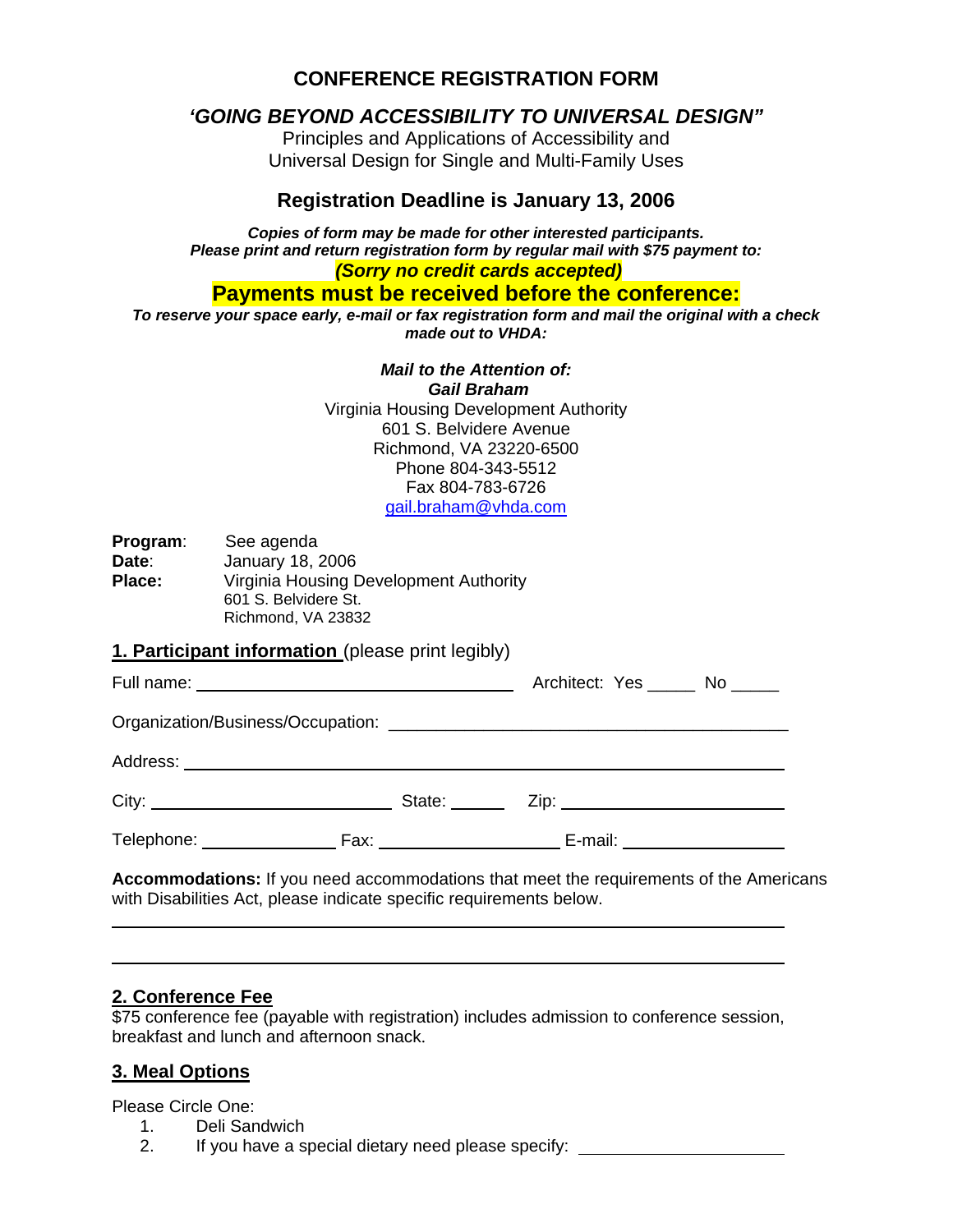# "GOING BEYOND ACCESSIBILITY TO UNIVERSAL DESIGN"

Principles and Applications of Accessibility, Universal Design for Single and Multi-Family Uses

## VHDA

# Richmond, VA January 18, 2006

## PROGRAM:

Universal Design has been defined by the Center for Universal Design as: "The design of products and environments to be usable by all people to the greatest extent possible, without the need for adaptation or specialized design."

| $8:30 - 9:00$                    | Registration, continental breakfast and exhibits                                                                                                                                   |
|----------------------------------|------------------------------------------------------------------------------------------------------------------------------------------------------------------------------------|
| $9:00 - 9:15$                    | Welcome                                                                                                                                                                            |
| $9:15 - 10:30$                   | <b>Accessibility and Universal Design</b><br>Dick Duncan, Director of Training, Center for Universal Design,<br><b>North Carolina State University</b>                             |
| $10:30 - 10:45$                  | Morning break                                                                                                                                                                      |
| $10:45 - 12:00$<br>12:00 - 12:45 | Dick Duncan's continued presentation<br>Lunch                                                                                                                                      |
| $12:45 - 2:00$                   | Design for the Aging and People with Disabilities<br>Ray Pentecost III, DrPH., Vice President, Director of Healthcare<br>Architecture with Clark Nexsen Architecture & Engineering |
| $2:00 - 2:15$                    | Afternoon Break                                                                                                                                                                    |
| $2:15 - 3:00$                    | Ray Penacost's continued presentation                                                                                                                                              |
| $3:00 - 3:45$                    | <b>Financial Incentives</b><br>William E. Fuller, Ph.D., Senior Community Housing Officer, VHDA,<br>and Member of the Virginia Disability Housing Work Group                       |
| $3:45 - 4:00$                    | Evaluation and Wrap-up                                                                                                                                                             |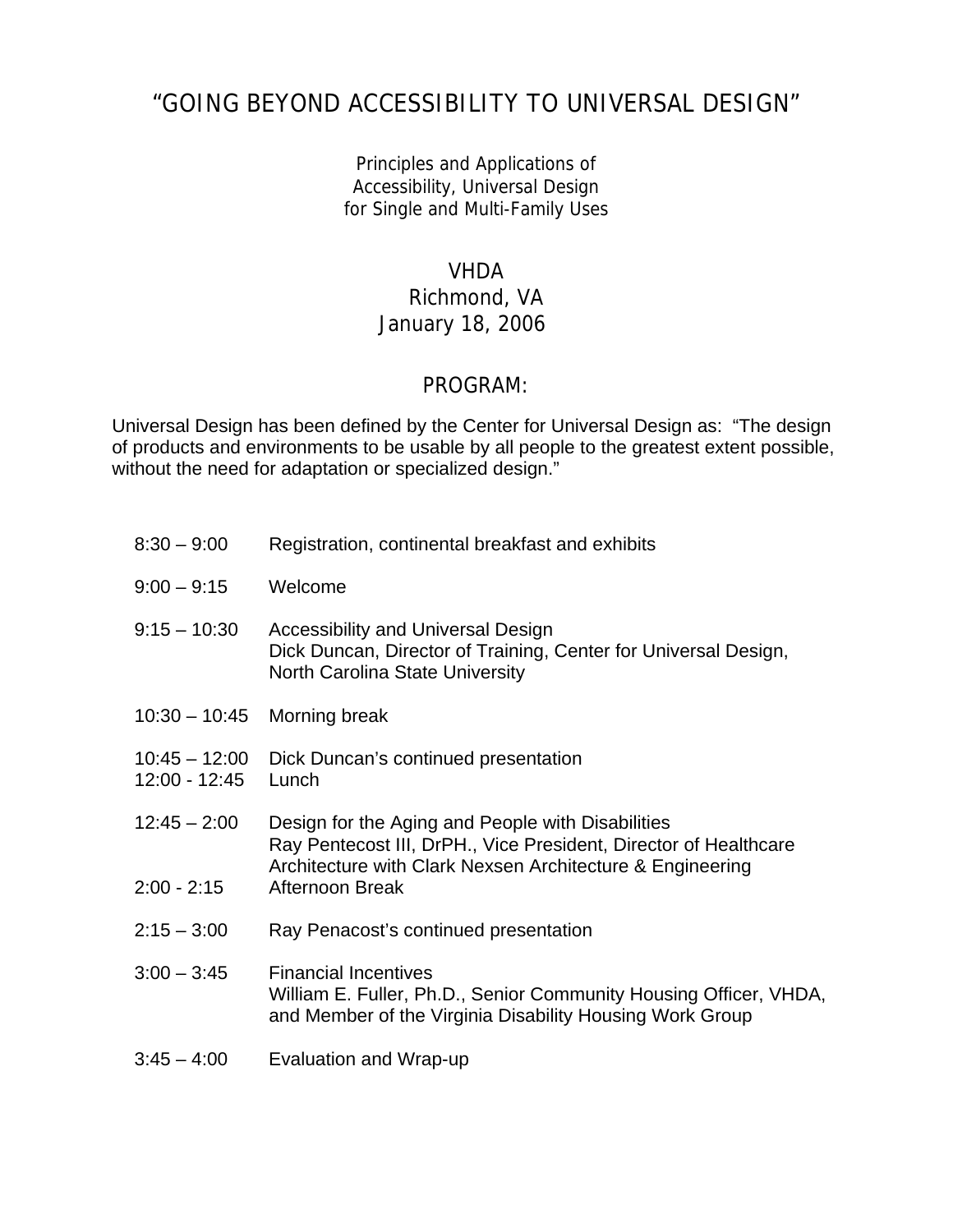# **Directions**

# **Directions (from the North)**

I-95 to Belvidere Street. Exit (Exit 76-B).

At the stoplight, take a left on to West Leigh Street. At the next stoplight, take a right on to Belvidere Street. Follow Belvidere to our office which is on the left side of Belvidere Street next to the Virginia War Memorial.

## **Directions (from the South)**

I-95 to Chamberlayne Ave. Exit (Exit 76-A).

At the stoplight, take a left on to Chamberlayne Avenue. Cross over I-95 and bear right on to St. Peters Street. At the stop sign, turn right on to West Leigh Street. At the stoplight turn left on to Belvidere Street. Follow Belvidere Street to our office, which is on the left side of Belvidere Street next to the Virginia War Memorial.

## **From the Southwest**

Powhite Parkway to I-195 S (Bear to the right, Downtown Expressway).

Take the exit towards US-1/US-301/Belvidere Street (immediately after the toll plaza, \$.50 toll) Merge onto Idlewood Avenue. Turn right on to Belvidere Street. Follow Belvidere Street to our office, which is on the left side of Belvidere Street next to the Virginia War Memorial.

## **Directions (from the East)**

I-64 to I-95 North to Chamberlayne Avenue. Exit (Exit 76-A).

At the stoplight, take a left on to Chamberlayne Avenue. Cross over I-95 and bear right on to St. Peter's Street. At the stop sign, turn right on to West Leigh Street. At the stoplight turn left on to Belvidere Street. Follow Belvidere Street to our office which is on the left side of Belvidere Street next to the Virginia War Memorial.

## **Directions (from the West)**

I-64 to I-95 South to Belvidere Street. Exit (Exit 76-B).

At the stoplight, take a left on to West Leigh Street. At the next stoplight, take a right on to Belvidere Street to our office, which is on the left side of Belvidere Street next to the Virginia War Memorial.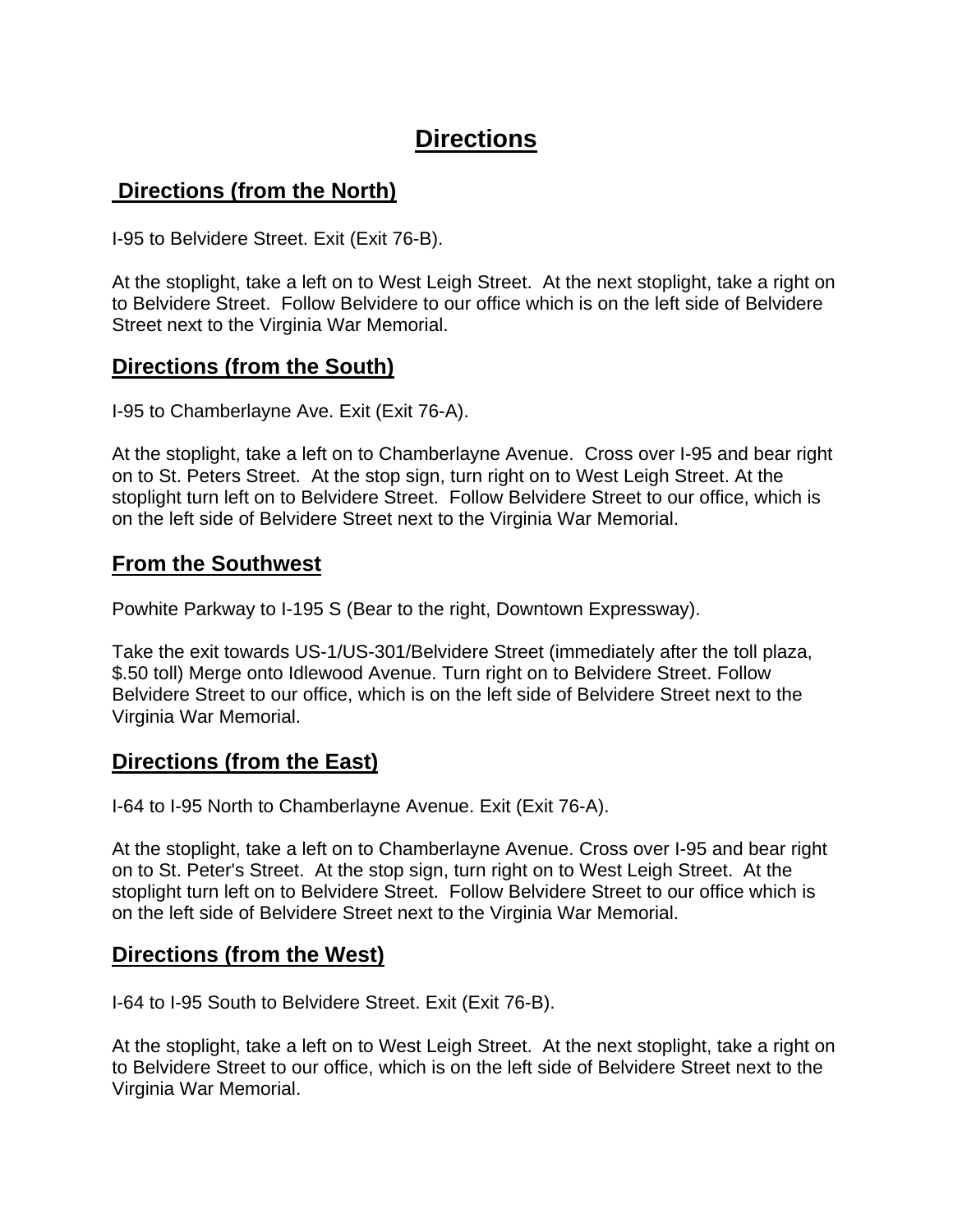

**Parking is Free** 

# **Hotel Information**



#### Omni Richmond Hotel

100 S 12th St, Richmond, VA (804) 344-7000

Radisson Hotel Historic Richmond 301 W Franklin St, Richmond, VA (804) 644-9871

### Richmond Marriott Hotel

500 E Broad St, Richmond, VA (804) 643-3400

### **Sheraton Richmond West Hotel**

6624 W Broad St, Richmond, VA (804) 285-2000

### **Jefferson Hotel**

101 W Franklin St, Richmond, VA (800) 424-8014

### **Berkeley Hotel**

1200 E Cary St, Richmond, VA (804) 780-1300

### Wyndham Garden Hotel-Richmond

4700 S Laburnum Ave, Richmond, VA (800) WYN-DHAM

Courtyard By Marriott 6400 W Broad St, Richmond, VA 804-282-1881